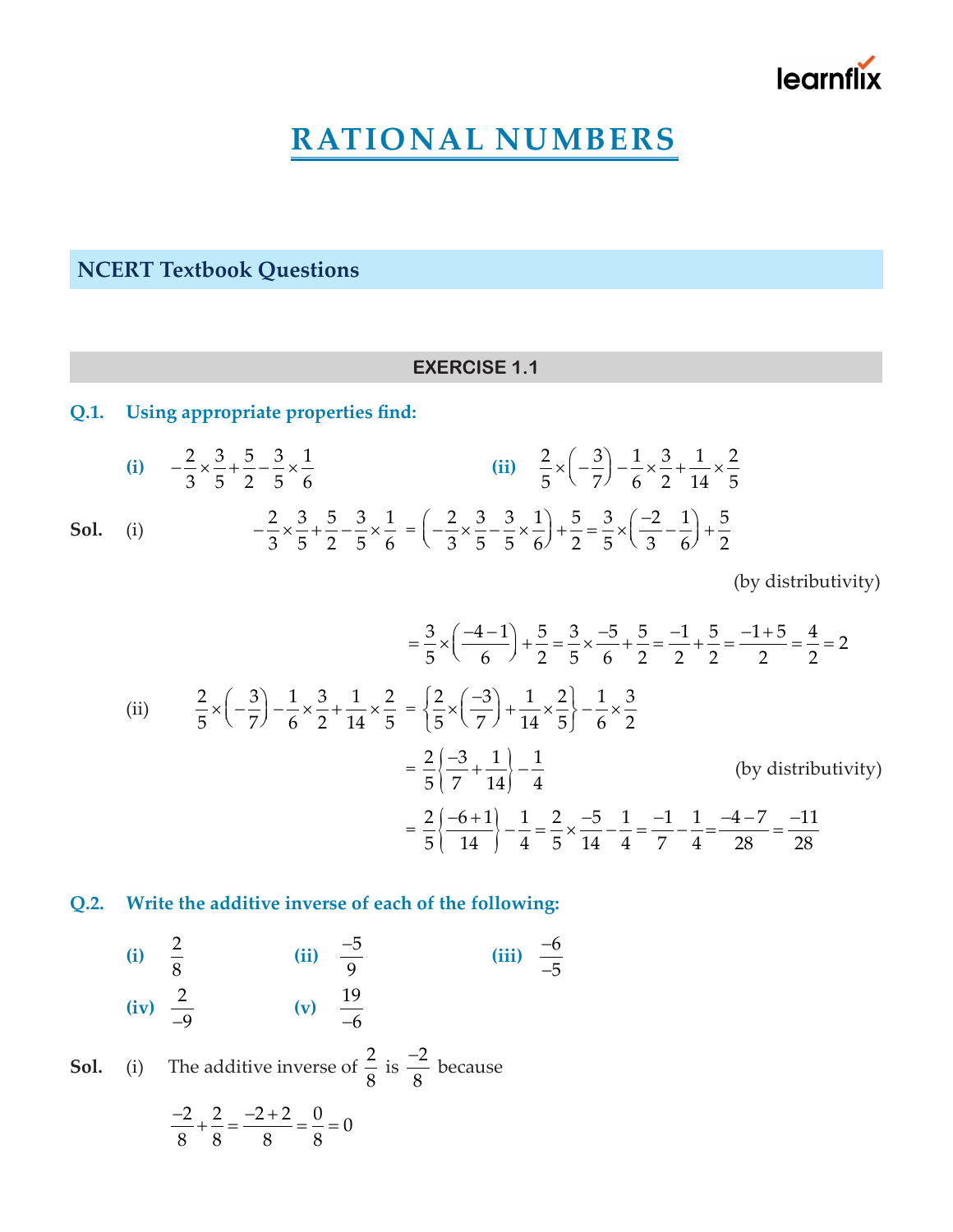(ii) The additive inverse of 
$$
\frac{-5}{9}
$$
 is  $\frac{5}{9}$  because  
\n $\frac{5}{9} + \left(\frac{-5}{9}\right) = \frac{5-5}{9} = \frac{0}{9} = 0$   
\n(iii) The additive inverse of  $\frac{-6}{-5}$  is  $\frac{-6}{5}$  because  
\n $\frac{-6}{5} + \left(\frac{-6}{-5}\right) = \frac{-6}{5} + \frac{6}{5} = \frac{-6+6}{5} = \frac{0}{5} = 0$   
\n(iv) The additive inverse of  $\frac{2}{-9}$  is  $\frac{2}{9}$  because  
\n $\frac{2}{9} + \left(\frac{2}{-9}\right) = \frac{2}{9} + \left(\frac{-2}{9}\right) = \frac{2-2}{9} = \frac{0}{9} = 0$   
\n(v) The additive inverse of  $\frac{19}{-6}$  is  $\frac{19}{6}$  because

$$
\frac{19}{6} + \left(\frac{19}{-6}\right) = \frac{19}{6} + \left(\frac{-19}{6}\right) = \frac{19 - 19}{6} = \frac{0}{6} = 0
$$

17 17

## **Q.3.** Verify **that**  $-(-x) = x$  **for:**

(i) 
$$
x = \frac{11}{15}
$$
 (ii)  $x = -\frac{13}{17}$ 

**Sol.** (i) We have,  $x = \frac{11}{15}$ 15

> The additive inverse of  $x = \frac{11}{15}$ 15  $iS - x = \frac{-11}{15}$ 15  $\frac{-11}{15}$  since  $\frac{11}{15}$ 15  $+\left(\frac{-11}{15}\right)$ 15  $(-11)$  $\left(\frac{11}{15}\right) = 0$ The same equality  $\frac{11}{15}$ 15  $+\left(\frac{-11}{15}\right)$ 15  $\left(\frac{-11}{15}\right)$  = 0 shows that the additive inverse of  $\frac{-11}{15}$  $\frac{-11}{15}$  is  $\frac{11}{15}$  $\frac{11}{15}$ . or  $-\left(\frac{-11}{15}\right)$ 15  $(-11)$  $\left(\frac{-11}{15}\right) = \frac{11}{15}$ , i.e, - (- *x*) = *x*. (ii) We have,  $x = \frac{13}{17}$ 17 The additive inverse of  $x = \frac{-13}{15}$ 17  $\frac{-13}{15}$  is –  $x = \frac{13}{15}$ 17 since  $\frac{-13}{15}$ 17  $\frac{-13}{15} + \frac{13}{15}$ 17  $= 0.$ The same equality  $\frac{-13}{15} + \frac{13}{15}$  $\frac{-13}{15} + \frac{13}{15} = 0$ , shows that the additive inverse of  $\frac{13}{15}$ is  $\frac{-13}{15}$  $\frac{-13}{15}$ .

17

17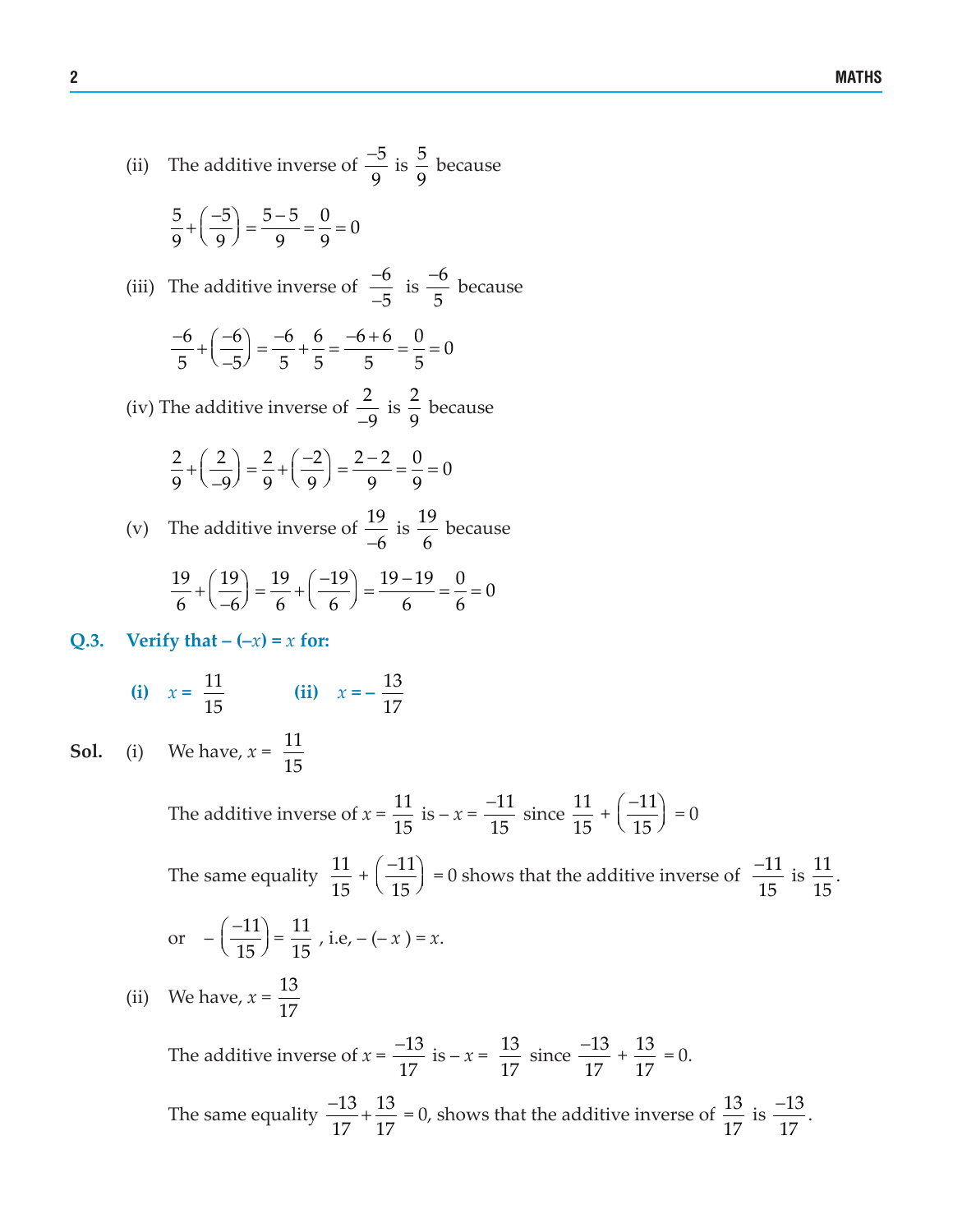or 
$$
-(\frac{-13}{17}) = \frac{13}{17}
$$
 i.e,  $-(-x) = x$ .

#### **Q.4. Find the multiplicative inverse of the following**

(i) -13 (ii) 
$$
\frac{-13}{19}
$$
 (iii)  $\frac{1}{5}$   
(iv)  $\frac{-5}{8} \times \frac{-3}{7}$  (v)  $-1 \times \frac{-2}{5}$  (vi) -1

**Sol.** (i) The multiplicative inverse of  $-13$  is  $-\frac{1}{13}$ , because  $-13 \times \left(\frac{-1}{13}\right)$  $(-1)$  $\left(\frac{1}{13}\right) = 1$ 

(ii) The multiplicative inverse of 
$$
\frac{-13}{19}
$$
 is  $\frac{-19}{13}$ 

(iii) The multiplicative inverse of 
$$
\frac{1}{5}
$$
 is 5.

(iv) The multiplicative inverse of 
$$
\frac{-5}{8} \times \frac{-3}{7}
$$
 is  $\frac{8}{-5} \times \frac{7}{-3}$ 

(v) The multiplicative inverse of 
$$
-1 \times \frac{-2}{5}
$$
 is  $-1 \times \frac{5}{-2}$ 

(vi) The multiplication inverse of  $-1$  is  $-1$ .

#### **Q.5. Name the property under multiplication used in each of the following:**

(i) 
$$
\frac{-4}{5} \times 1 = 1 \times \frac{-4}{5} = -\frac{4}{5}
$$
  
\n(ii)  $-\frac{13}{17} \times \frac{-2}{7} = \frac{-2}{7} \times \frac{-13}{17}$   
\n(iii)  $\frac{-19}{29} \times \frac{29}{-19} = 1$ 

- **Sol.** (i) 1 is the multiplicative identity.
	- (ii) Commutativity
	- (iii) Multiplicative inverse.

Q.6. Multiply 
$$
\frac{6}{13}
$$
 by the reciprocal of  $\frac{-7}{16}$ .  
**Sol.** Reciprocal of  $\frac{-7}{16}$  is  $\frac{16}{-7}$ .

Now, Required product =  $\frac{6}{10} \times \left(\frac{16}{5}\right) = \frac{-96}{24}$  $\frac{6}{13} \times \left(\frac{16}{-7}\right) = \frac{-96}{91}$ 

 $16 - 7$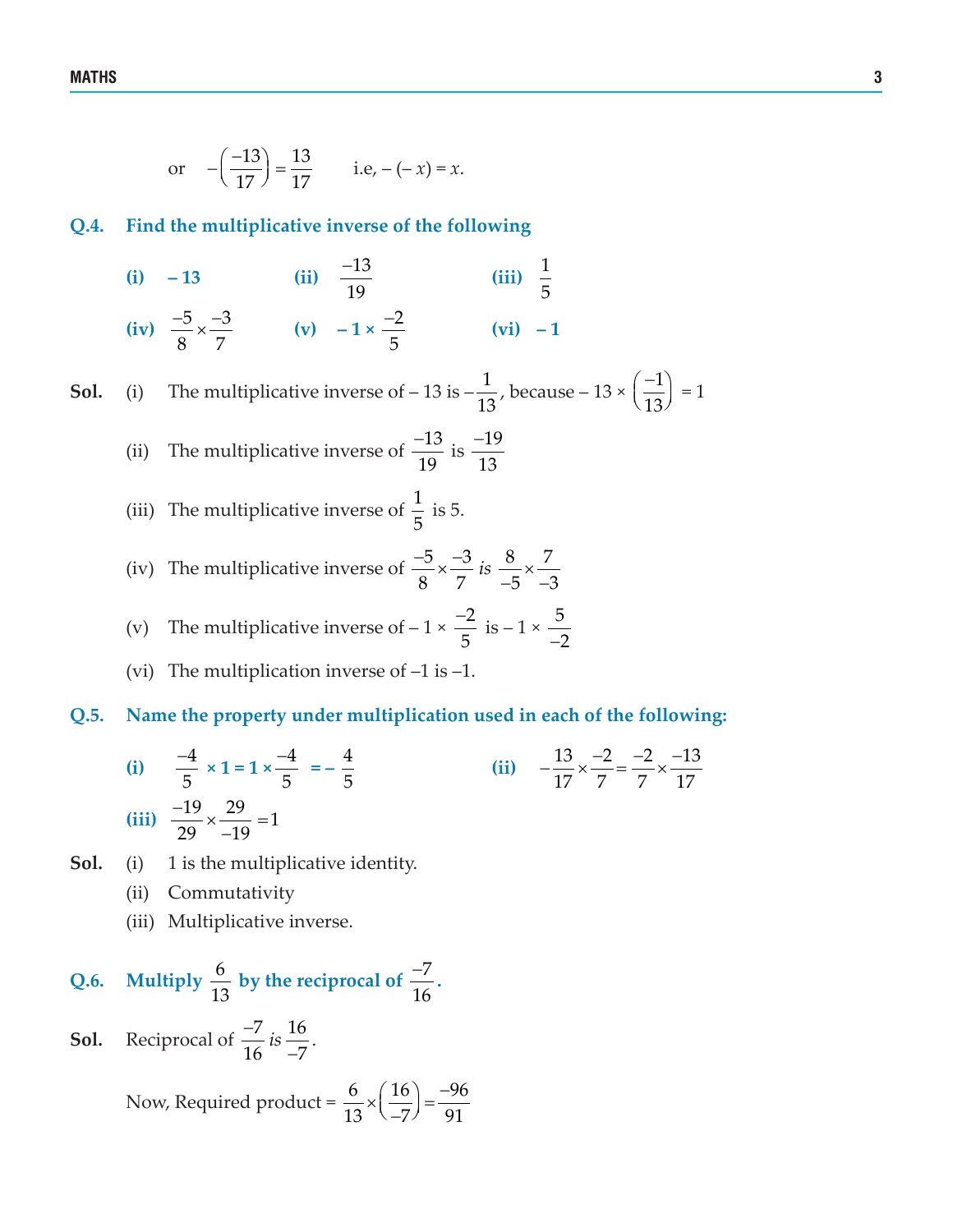**Q.7.** Tell what property allows you to compute  $\frac{1}{2} \times (6 \times \frac{4}{2})$  as  $(\frac{1}{2} \times 6) \times \frac{4}{2}$  $\frac{1}{3}$   $\times$   $\left(6 \times \frac{4}{3}\right)$  as  $\left(\frac{1}{3} \times 6\right) \times \frac{4}{3}$ 

**Sol.** 
$$
\frac{1}{3} \times \left(6 \times \frac{4}{3}\right) = \frac{1}{3} \times \frac{24}{3} = \frac{8}{3}
$$

and 
$$
\left(\frac{1}{3} \times 6\right) \times \frac{4}{3} = \frac{6}{3} \times \frac{4}{3} = \frac{8}{3}
$$

Here,  $\frac{1}{2} \left( 6 \times \frac{4}{2} \right) = \left( \frac{1}{2} \times 6 \right) \times \frac{4}{2}$  $\frac{1}{3}\left(6 \times \frac{4}{3}\right) = \left(\frac{1}{3} \times 6\right) \times \frac{4}{3}$ 

We know that for any three rational numbers a, b and c,

 $a \times (b \times c) = (a \times b) \times c$ .

This property is called associativity of multiplication for rational numbers.

Q. 8. Is 
$$
\frac{8}{9}
$$
 the multiplicative inverse of  $-1\frac{1}{8}$ ? Why or why not?

**Sol.** No, because,  $-1\frac{1}{2}$ 8  $=\frac{-9}{2}$ 8  $\frac{-9}{2}$  but the rational number,  $\frac{8}{3}$  $\frac{6}{9}$  is positive.

**Q.9.** Is 0.3 the multiplicative inverse of  $3\frac{1}{2}$ 3 **? Why or Why not?**

**Sol.** Yes, because  $3\frac{1}{3} = \frac{10}{3}$ , i.e.,  $0.3 \times \frac{10}{3} = \frac{3}{10} \times \frac{10}{3} = 1$  $x \frac{10}{2} = \frac{0}{18} x \frac{10}{2} =$ 

#### **Q.10. Write:**

- **(i) The rational number that does not have a reciprocal.**
- **(ii) The rational numbers that are equal to their reciprocals.**
- **(iii) The rational number that is equal to its negative.**
- **Sol.** (i) Zero has no reciprocal.
	- (ii) 1 and 1 are the two numbers that are equal to their respective reciprocals
	- (iii) Zero is the only rational number that is equal to its negative.

#### **Q.11. Fill in the blanks:**

- **(i) Zero has \_\_\_\_\_\_ reciprocals.**
- **(ii) The numbers\_\_\_\_\_and \_\_\_\_\_are their own reciprocals.**
- (iii) The **reciprocal** of  $-5$  **is** \_\_\_\_\_.

(iv) Reciprocal of 
$$
\frac{1}{x}
$$
, where  $x \neq 0$  is \_\_\_\_\_\_.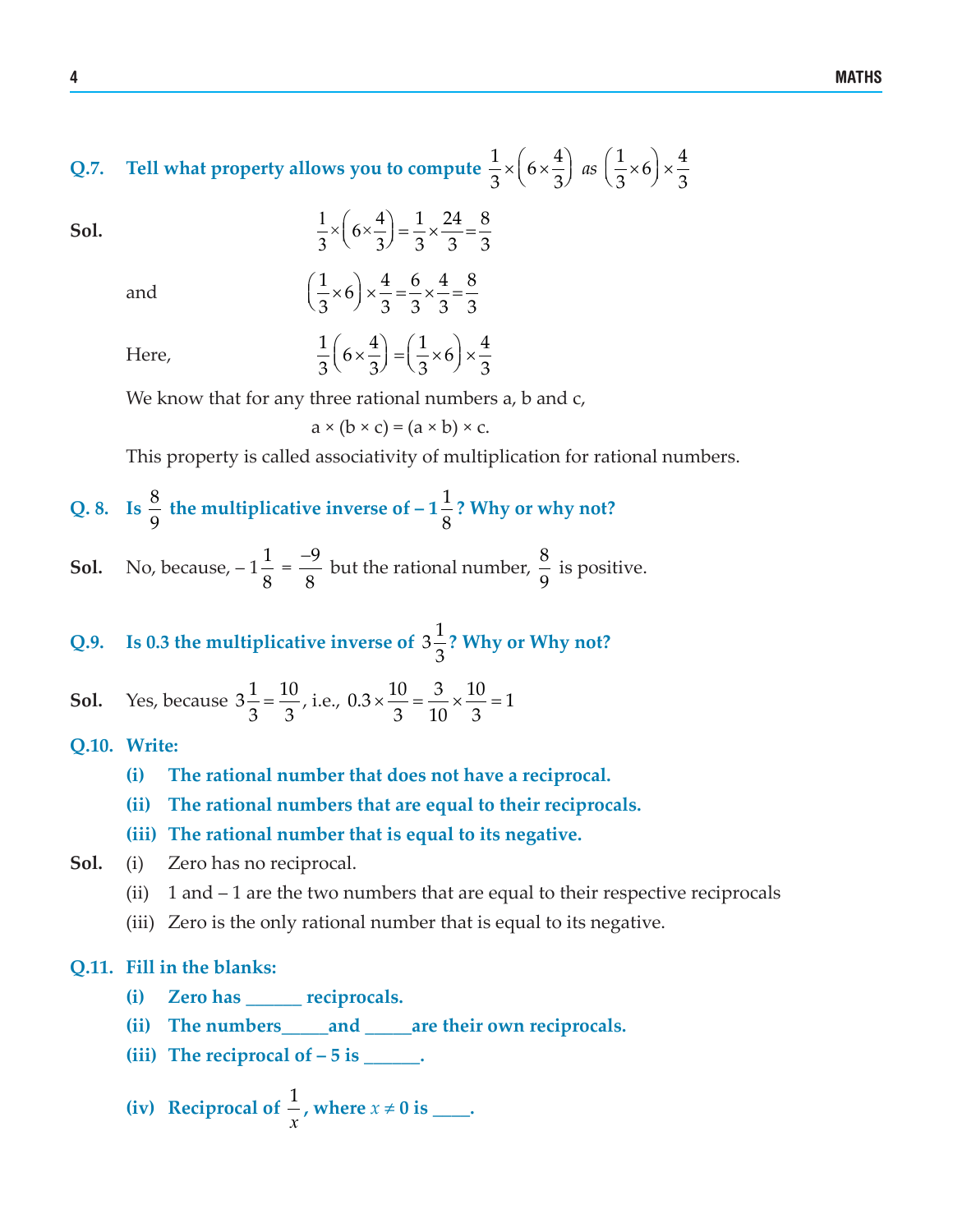- **(v) The product of two rational numbers is always a \_\_\_\_\_\_\_.**
- **(vi) The reciprocal of a positive rational numbers is \_\_\_\_\_\_\_\_\_.**
- **Sol.** (i) no
	- $(ii) 1, -1$

$$
(iii) \quad -\frac{1}{5}
$$

- (iv) *x*
- (v) rational number
- (vi) positive

#### **EXERCISE 1.2**

- Q.1. Represent these numbers on the number line (i)  $\frac{7}{4}$  (ii)  $\frac{-5}{6}$ −
- **Sol.** (i) To represent  $\frac{7}{4}$ , we make 7 marking of distance  $\frac{1}{4}$  each on the right of 0 and starting from 0 from 0.

$$
0 \t 1/4 \t 2/4 \t 3/4 \t 4/4 \t 5/4 \t 6/4 \t 7/4 \t 8/4
$$

Thus, point A represents  $\frac{7}{4}$ .

(ii) To represent  $\frac{-5}{4}$ 6  $\frac{-5}{\epsilon}$ , we make 6 marking of distance  $\frac{1}{\epsilon}$ 6 each on the left of zero and starting from 0.

Thus, point B represents  $\frac{-5}{4}$ 6  $\frac{-5}{5}$ .

- Q.2. Represent  $\frac{-2}{11}$ ,  $\frac{-5}{11}$ ,  $\frac{-9}{11}$  on the number line.
- **Sol.** Draw a number line. Take a point O on it. From O mark 11 points of distance  $\frac{1}{\epsilon}$ 11 each on the left of  $O$  (i.e., 0)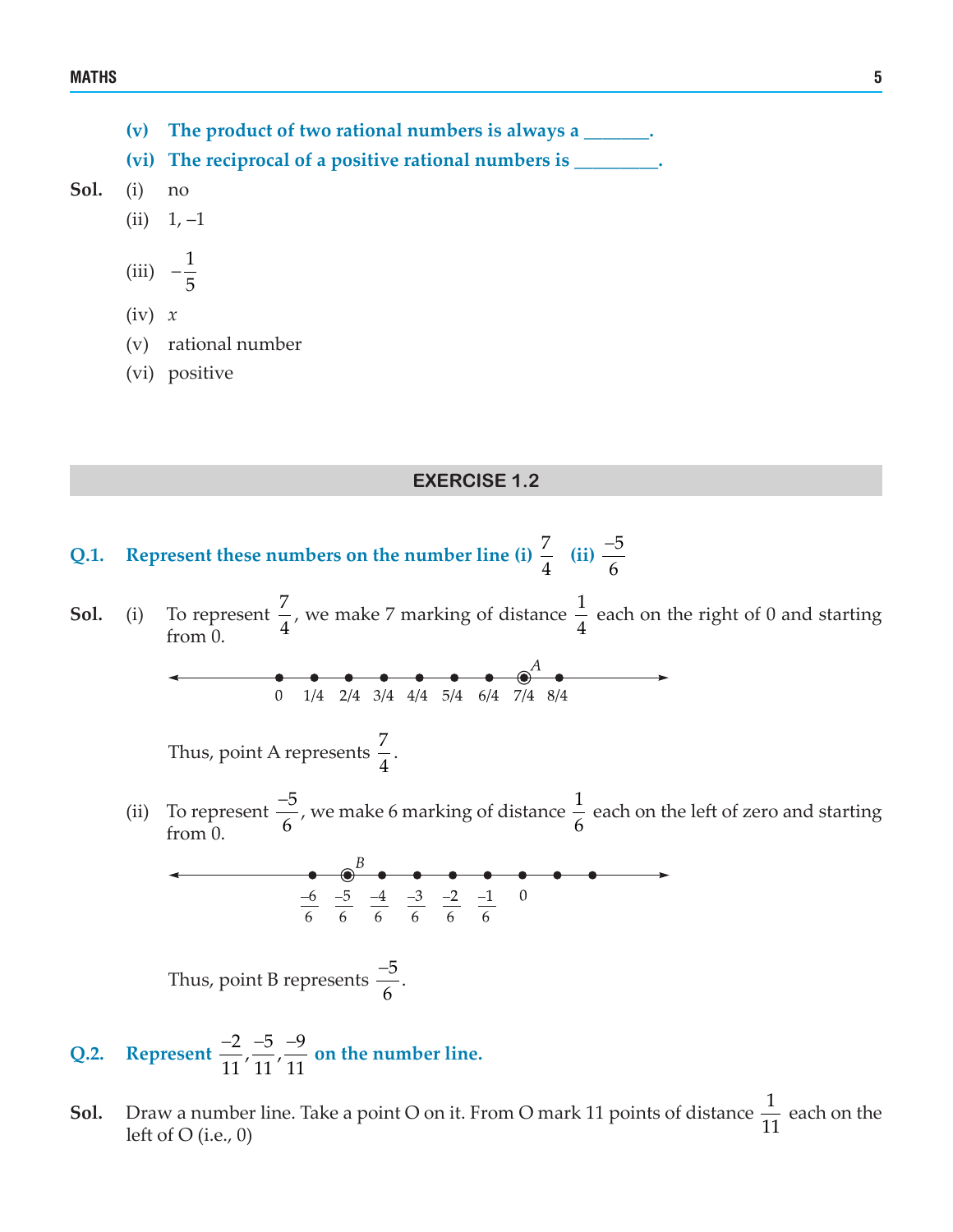Thus, points A, B and C represent  $\frac{-2}{11}$ ,  $\frac{-5}{11}$  *and*  $\frac{-9}{11}$  respectively.

#### **Q.3. Write five rational numbers which are smaller than 2.**

**Sol.** We can take 0 and 2 because 0 is smaller than 2.

Now, 2 can be written as  $\frac{20}{10}$ 10 and 0 as  $\frac{0}{10}$ .

Thus, we have  $\frac{19}{10}$ ,  $\frac{18}{10}$ ,  $\frac{17}{10}$ ,  $\frac{16}{10}$ ,  $\frac{15}{10}$ ,  $\frac{14}{10}$  .........  $\frac{1}{10}$  between 2 and 0.

You can take any five of these values.

#### **Q.4.** Find ten rational numbers between  $\frac{-2}{\epsilon}$ 5  $\frac{-2}{\pi}$  and  $\frac{1}{2}$  $\frac{1}{2}$ .

**Sol.** First we make same denominator of the given rational numbers.

and  

$$
\frac{-2}{5} = \frac{-2 \times 2}{5 \times 2} = \frac{-4}{10} = \frac{-4 \times 2}{10 \times 2} = \frac{-8}{20}
$$

$$
\frac{1}{2} = \frac{1 \times 5}{2 \times 5} = \frac{5}{10} = \frac{5 \times 2}{10 \times 2} = \frac{10}{20}
$$

**Note :** We make denominator 20 because when the denominator is 10, then we can find out only 8 rational numbers.

Thus we have 
$$
\frac{-7}{20}, \frac{-6}{20}, \frac{-5}{20}, \dots, \frac{-8}{20}, \frac{-9}{20}
$$

You can take any ten of these values.

#### **Q. 5. Find five rational numbers between**

(i) 
$$
\frac{2}{3}
$$
 and  $\frac{4}{5}$  (ii)  $\frac{-3}{2}$  and  $\frac{5}{3}$  (iii)  $\frac{1}{4}$  and  $\frac{1}{2}$   
\nSol. (i)  $\frac{2}{3}$  and  $\frac{4}{5}$ 

**First Method:** We first converts  $\frac{2}{3}$ 3 and  $\frac{4}{5}$ 5 to rational numbers with the same denominators i.e.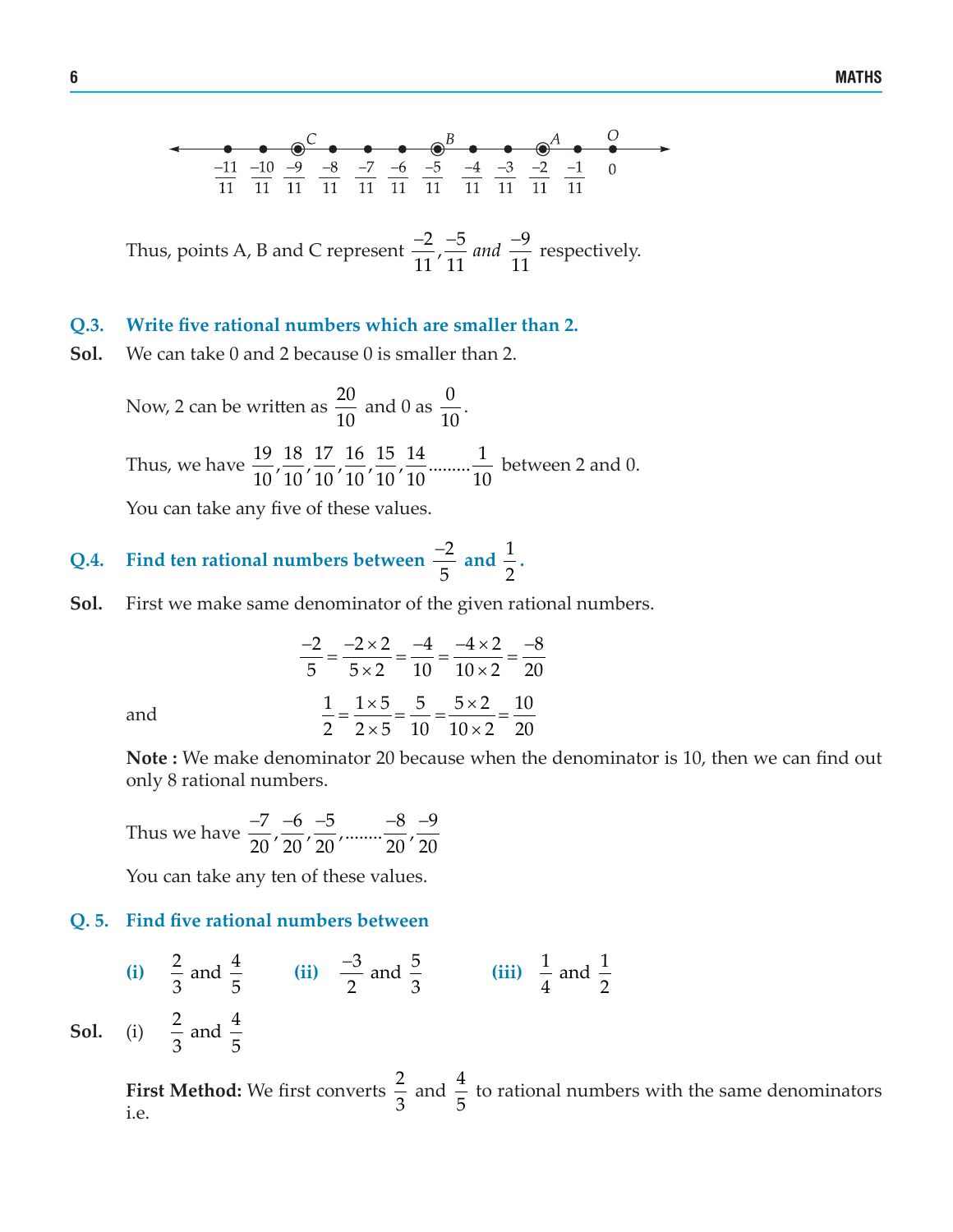$2 \times 5 \quad 10 \quad 10 \times 3 \quad 30$  $\frac{2}{3} = \frac{2 \times 5}{3 \times 5} = \frac{10}{15} = \frac{10 \times 3}{15 \times 3} = \frac{30}{45}$ and  $\frac{4}{5} = \frac{4 \times 3}{5 \times 2} = \frac{12}{15} = \frac{12 \times 3}{15 \times 2} = \frac{36}{15}$  $\frac{4}{5} = \frac{4 \times 3}{5 \times 3} = \frac{12}{15} = \frac{12 \times 3}{15 \times 3} = \frac{36}{45}$ 

Thus, we have,  $\frac{35}{45}$ ,  $\frac{34}{45}$ ,  $\frac{33}{45}$ ,  $\frac{32}{45}$ ,  $\frac{31}{45}$ 

**Another Method:** We know that, if a and b are two rational numbers, then  $\frac{x}{2}$  $\frac{a+b}{2}$  is a rational numbers between a and b such that a <  $\frac{a+b}{2}$  < b.

2

We find the mean of the given rational numbers,

So,  

$$
\left(\frac{2}{3} + \frac{4}{5}\right) \div 2 = \left(\frac{10 + 12}{15}\right) \times \frac{1}{2} = \frac{22}{15} \times \frac{1}{2} = \frac{11}{15}
$$
  
So,  

$$
\frac{2}{3} < \frac{11}{15} < \frac{4}{5}
$$

We now find another rational number between  $\frac{2}{3}$  and  $\frac{11}{15}$ .

For this, we again find the mean of  $\frac{2}{3}$  and  $\frac{11}{15}$ , i.e.,  $\left(\frac{2}{2} + \frac{11}{15}\right) \div 2 = \left(\frac{30 + 33}{15}\right) \times \frac{1}{2} = \frac{63}{15} \times \frac{1}{2} = \frac{7}{15} \times \frac{1}{2} = \frac{7}{15}$  $\left(\frac{2}{3} + \frac{11}{15}\right) \div 2 = \left(\frac{30 + 33}{45}\right) \times \frac{1}{2} = \frac{63}{45} \times \frac{1}{2} = \frac{7}{5} \times \frac{1}{2} = \frac{7}{10}$ So,  $\frac{2}{3} < \frac{7}{12} < \frac{11}{12}$ 3 10 15  $\lt$ or  $\frac{2}{3} < \frac{7}{10} < \frac{11}{20} < \frac{4}{5}$  $\leq$   $\frac{1}{10}$   $\lt$   $\frac{11}{10}$   $\lt$ 

Further, we find another rational number between  $\frac{11}{15}$ 15 and  $\frac{4}{5}$ 5

3 10 15 5

For this, we again find the mean of  $\frac{11}{15}$ 15 and  $\frac{4}{5}$  i.e,

So,  

$$
\left(\frac{11}{15} + \frac{4}{5}\right) \div 2 = \left(\frac{11 + 12}{15}\right) \times \frac{1}{2} = \frac{23}{15} \times \frac{1}{2} = \frac{23}{30}.
$$
  
So,  

$$
\frac{11}{15} < \frac{23}{30} < \frac{4}{5}
$$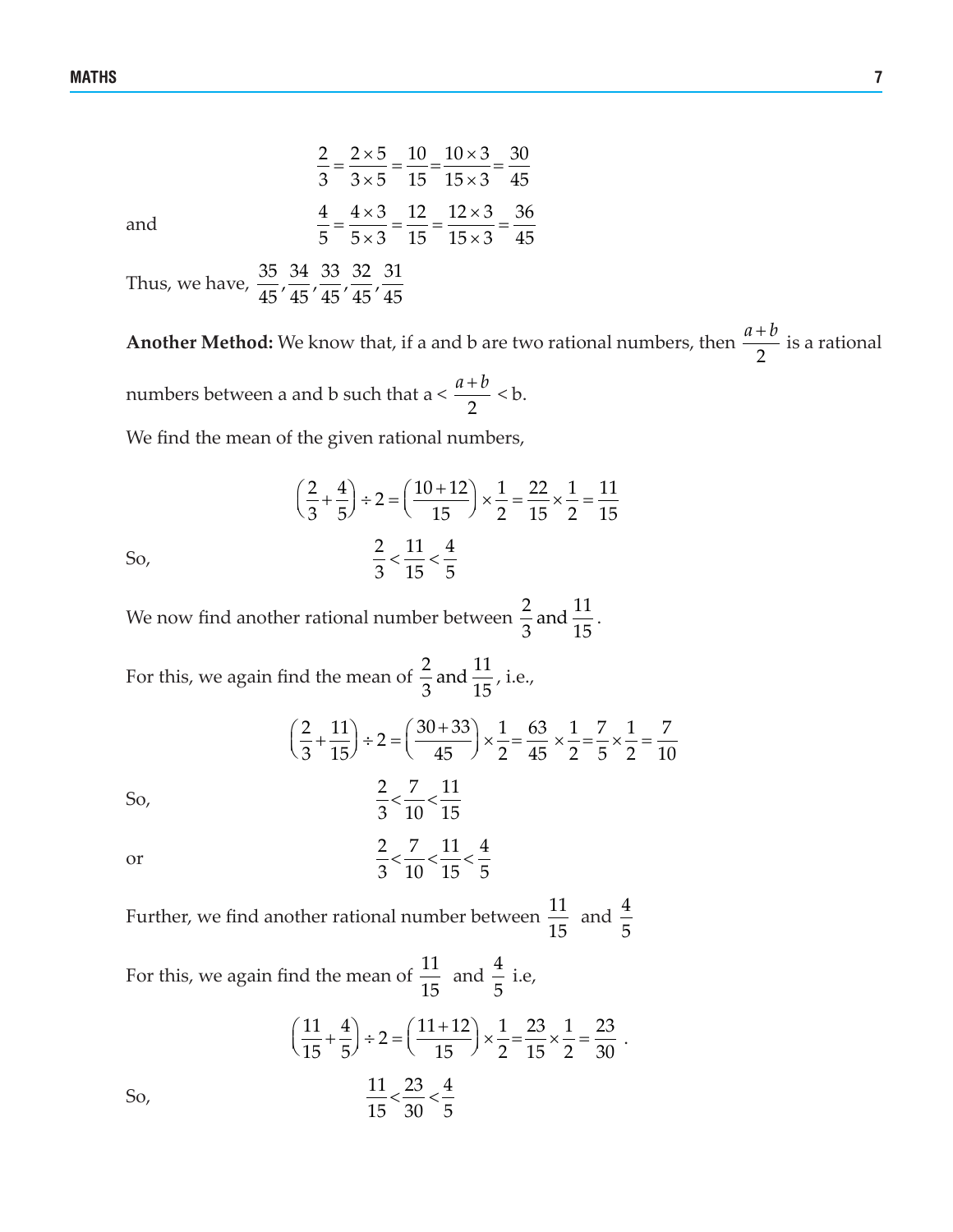or 
$$
\frac{2}{3} < \frac{7}{10} < \frac{11}{15} < \frac{23}{30} < \frac{4}{5}
$$

Now, we find another rational number between  $\frac{2}{3}$ 3 and  $\frac{7}{4}$ 10

For this, we again find the mean of  $\frac{2}{3}$ 3 and  $\frac{7}{10}$ ,

i.e, 
$$
\left(\frac{2}{3} + \frac{7}{10}\right) \div 2 = \left(\frac{20 + 21}{30}\right) \times \frac{1}{2} = \frac{41}{30} \times \frac{1}{2} = \frac{41}{60}
$$

So, 
$$
\frac{2}{3} < \frac{41}{60} < \frac{7}{10}
$$

or 
$$
\frac{2}{3} < \frac{41}{60} < \frac{7}{10} < \frac{11}{15} < \frac{23}{30} < \frac{4}{5}
$$

Also, we find another rational number between  $\frac{23}{20}$ 30 and  $\frac{4}{5}$ 5

For this, we again find the mean of  $\frac{23}{20}$ 30 and  $\frac{4}{5}$ 5 , i.e.  $\left(\frac{23}{20} + \frac{4}{5}\right) \div \frac{1}{2}$  $\left(\frac{23}{30} + \frac{4}{5}\right) \div \frac{1}{2}$ 

So,  
\n
$$
\left(\frac{23+24}{30}\right) \times \frac{1}{2} = \frac{47}{30} \times \frac{1}{2} = \frac{47}{60}
$$
\nSo,  
\n
$$
\frac{23}{30} < \frac{47}{60} < \frac{4}{5}
$$
\nor  
\n
$$
\frac{2}{3} < \frac{41}{60} < \frac{7}{40} < \frac{11}{45} < \frac{23}{20} < \frac{47}{60} < \frac{4}{5}
$$

Thus, the five rational numbers between  $\frac{2}{3}$ 3 and  $\frac{4}{5}$ 5 are  $\frac{41}{60}, \frac{7}{10}, \frac{11}{15}, \frac{23}{30}$  and  $\frac{47}{60}$ 60

3 60 10 15 30 60 5

(ii)  $\frac{-3}{2}$  and  $\frac{5}{2}$ 2  $\sim$  3 −

We first convert  $\frac{-3}{2}$  and  $\frac{5}{3}$ 2 3  $\frac{-3}{2}$  and  $\frac{5}{2}$  to rational numbers with the same denominator.

i.e., 
$$
\frac{-3}{2} = \frac{-3 \times 3}{2 \times 3} = \frac{-9}{6}
$$

and 
$$
\frac{5}{3} = \frac{5 \times 2}{2 \times 3} = \frac{10}{6}
$$